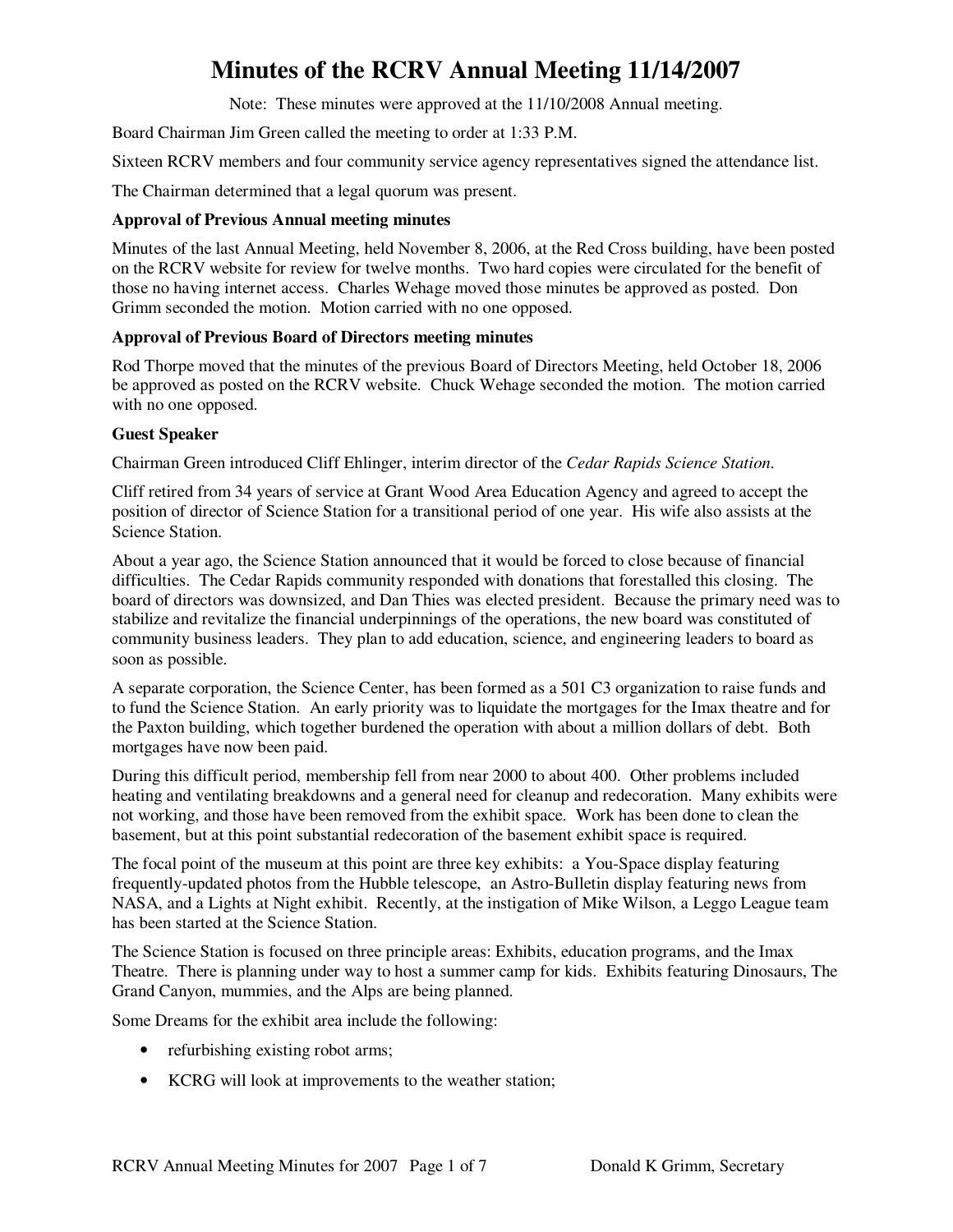Note: These minutes were approved at the 11/10/2008 Annual meeting.

- The Cedar Rapids Gazette is planning a display illustrating newspaper production activities, including a feature generating display for elementary students, an intermediate desk for composing a page, and an adult station to allow choosing news stories from AP news lines;
- Utilizing a grant from Aegon which provides \$25k for equipment and \$25K for operations;
- Fix basement and erect fiberglass walls to allow hosing down for cleaning. This would provide a suitable environment for the bubble table and other "wet" exhibits;
- move the early childhood area upstairs;
- Build or acquire a Child's house, such as that stocked by IKEA, working with Junior League and the Greater Cedar Rapids Foundation. This would be stocked with items to promote play with items of math and science significance;
- Computer simulation area, including a flight simulator and internet–based programs with other simulations;
- Generally make exhibits more attractive.

The Science Station now needs to recruit new members. A family membership is now available for \$80.

RCRV help with exhibits has been valued in the past, and will continue to be welcomed. General volunteers of all kinds are also appreciated.

#### **Rockwell Collins (Cindy Dietz)**

No report.

#### **Community Service (John McDonough)**

There were 1025 participants over the past year at our regular weekly Community Projects Team meetings. Most of the folks attended most of the meetings. Attendance ranged from 20 to 27 participants per meeting.

Volunteer hours:

| 2002 4,500 hours                             |
|----------------------------------------------|
| 2003 7,500 hours                             |
| 2004 12,250 hours                            |
| 2005 20,500 hours                            |
| 2006 29,850 hours                            |
| 2007 18,400 hours through September of 2007. |

K-12 hours are not included in the above hours.

RCRV has provided support to many area nonprofit agencies including but not limited to:

- Options of Linn County, RSVP, GWAEA, the Science Station, REACT, Aging Services, Heritage Area Agency on Aging, TRIAD, The Free Clinic, Jane Boyd, Heart of Iowa, the AARP Tax program, the Iowa Cultural Corridor Alliance, the Governor's Award Ceremonies, the American Red Cross, the Iowa Commission of Volunteer Service with Jack Hotchkiss being a Commissioner, the Senior Health Insurance Information Program, the 4 Oaks Bridge Program, and the Court Mediation folks.
- We provided support to the St Lukes Festival of Trees, held at the US Cellular Center last year. They have changed their plans for this year and will be holding four smaller events through this upcoming year. They still would like our support.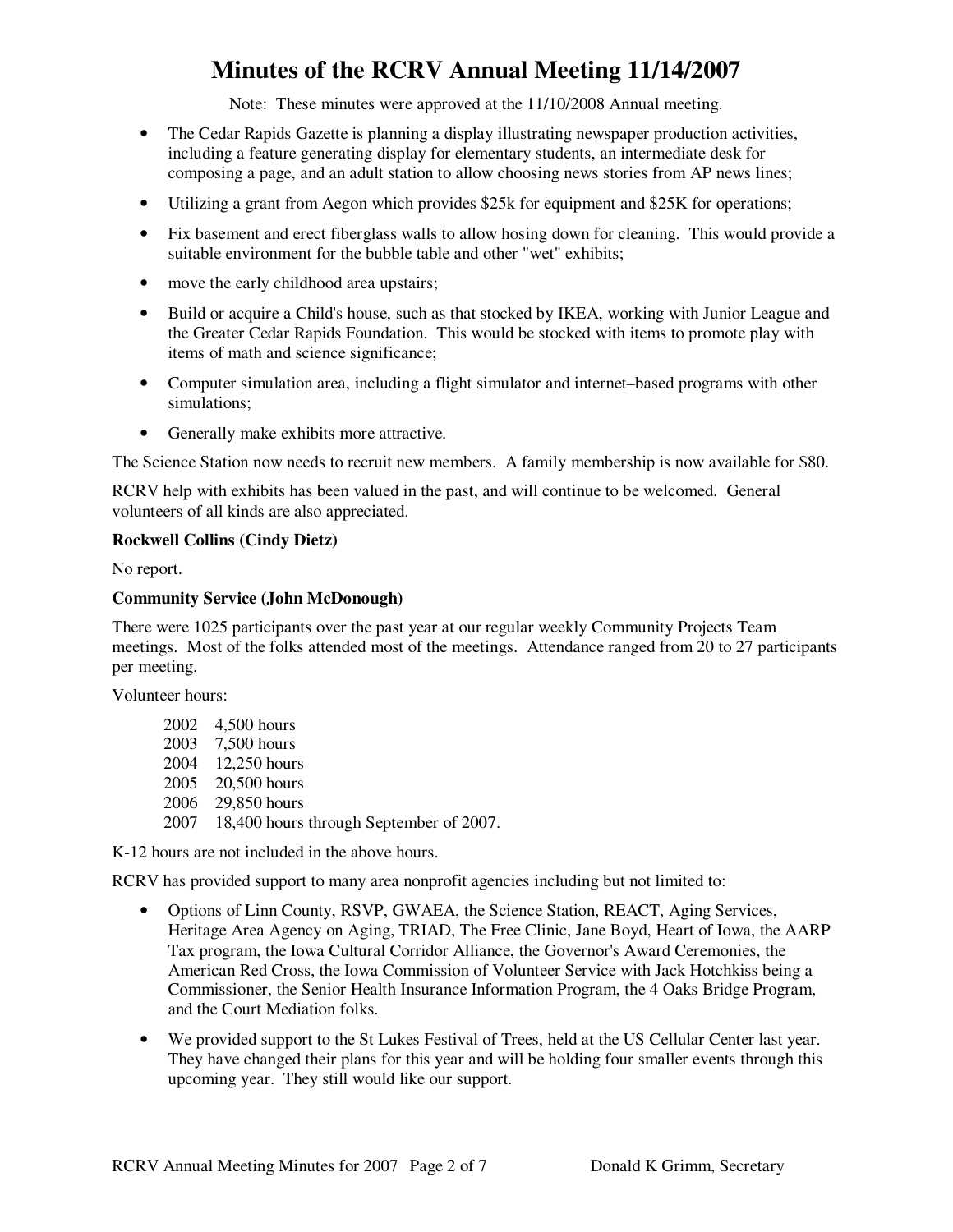Note: These minutes were approved at the 11/10/2008 Annual meeting.

- RCRV is working very closely with the new endeavor call WRAP, Wheelchair Ramp Accessibility Program. We design and lead the build of these ramps. Several of RCRV folks also help with the build of these ramps. We have built several of the ramps this past year. The WRAP effort is a Conglomerate of nonprofits across the state. We meet the first Monday AM of each month. Committees are set up to handle the various efforts needed for success of this endeavor. Angela Berns of St Lukes is leading the activities with Heidi Soethout of Corrections working closely with her.
- We again display our wares at various area seminars and programs, namely the Rockwell Collins K-12 Volunteer Fair, the 2007 Assistive Tech Exp recently held at the KTOS Center.
- The RCRV Senior Health Insurance Information Program (SHIIP) Counselors assisted Rockwell Collins Retirees by presenting informational meetings to them at the KTOS Center at several meetings the past couple of weeks. Many questions were asked by them and then answered by us. Pete has done a tremendous service to RC retirees. This years Enrollment package has resulted in many questions on just what to do the get the right program for each retiree. One on one sessions are filled at St Lukes as well as at Heritage throughout the enrollment period.
- We have provided lots of mentoring and tutoring at the various schools with math and science as well as with the Lego Robotics programs.
- We have continued to support the 15-5 committee efforts.
- We provided support to the Salvation Army, and to the new Eastern Iowa Observatory and Learning Center as well as to the Linn County Trails Assn.
- Again, we have provided a great service to our folks in the immediate area. I believe that we are the only organization in the state that is company sponsored that does the many, many things that our designers and club membership does for the challenged folks of our community as well as the support provided to the area schools with the mentoring and tutoring we provide.

This brief summary provides information of what we have achieved over the past year. For more detail, you can see weekly Community Service reports on Yahoo Groups for RCRV1 and the monthly Board Reports on our web site, www.rcrv.org

..

A job well done by all.

If you can dream it, we can do it.

#### **Communications (Rod Thorpe)**

Four newsletters were published during the year. The RCRV newsletter is apparently widely read. It continues to draw substantial interest and prompts numerous queries from retirees in the area.

Several RCRV members are active in the programs of Cedar Rapids area nonprofits. Several of these provide leadership on their respective boards of directors.

#### **Data Base (Jim Klein and Bill Ellis)**

- 1. Added new retirees to database 3 times with files from Rockwell Collins. There are currently 3,833 names in the RCRV database.
- 2. The database was updated based on:
	- Addresses on returned newsletters, voice mail phone messages and emails.
	- Obituaries collected for us by Wilma Shadle.
	- RCRV/RSVP registrations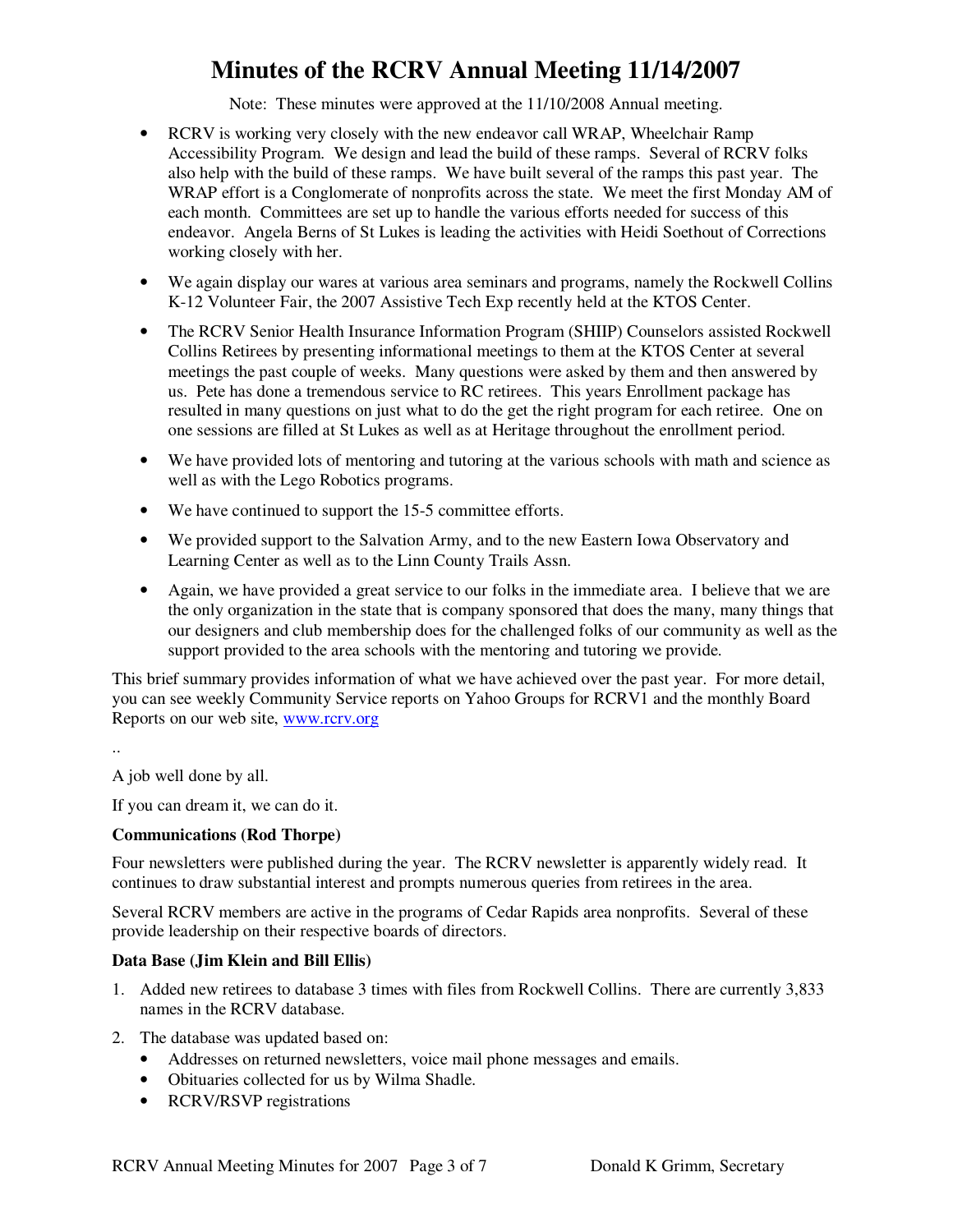Note: These minutes were approved at the 11/10/2008 Annual meeting.

- 3. Provide mailing labels for:
	- RCRV newsletter
	- United Way of Eastern Iowa
- 4. Provided RSVP with a listing of RCRV members residing in Johnson County.

#### **Recruiting (Pete Jurgens)**

To be added when year-end membership figures are available.

#### **Partner Agencies**

#### **St Lukes (Denise Walker)**

No report.

#### **RSVP (Angela Berns)**

No Report.

#### **Options of Linn County (Wayne Clayton)**

#### **Overview**

Options of Linn County provides vocational training and support services to adults with disabilities. RCRV, by creating innovative job accommodations, has enhanced the lives of many of the people we serve.

#### **Highlights of Activities in 2007**

Assistive Technology Repaired:

In 2007, RCRV has kept our assistive tech items in good repair. The list of devices worked on includes a variety of switches, power sources and others. This is important to us because it helps our continuity of service for the consumers and it stretches a tight budget by limiting the number of items that need to be replaced.

New Assistive Technology Projects:

2007 saw the creation of a switch-driven CD player for an individual we serve. This gives him access to music he enjoys as he does contract work or repositions.

Several tri-folders were created for us. These assist consumers to quickly and accurately fold business correspondence.

A retiree also created a number of stamping devices, which improve the accuracy and consistency of consumers doing a contract job for a local business. That makes for bigger paychecks and a greater sense of achievement for those consumers.

#### **Outreach:**

The people at Options of Linn County enjoy sharing the story of RCRV with others. This year, we have had a number of opportunities to do so.

- Assistive tech discussion and demonstration for a Kirkwood College class
- Tours given to college and high school students and staff from other facilities from around the state. Representatives from an agency in New York even came by after hearing of the innovative adaptations we use.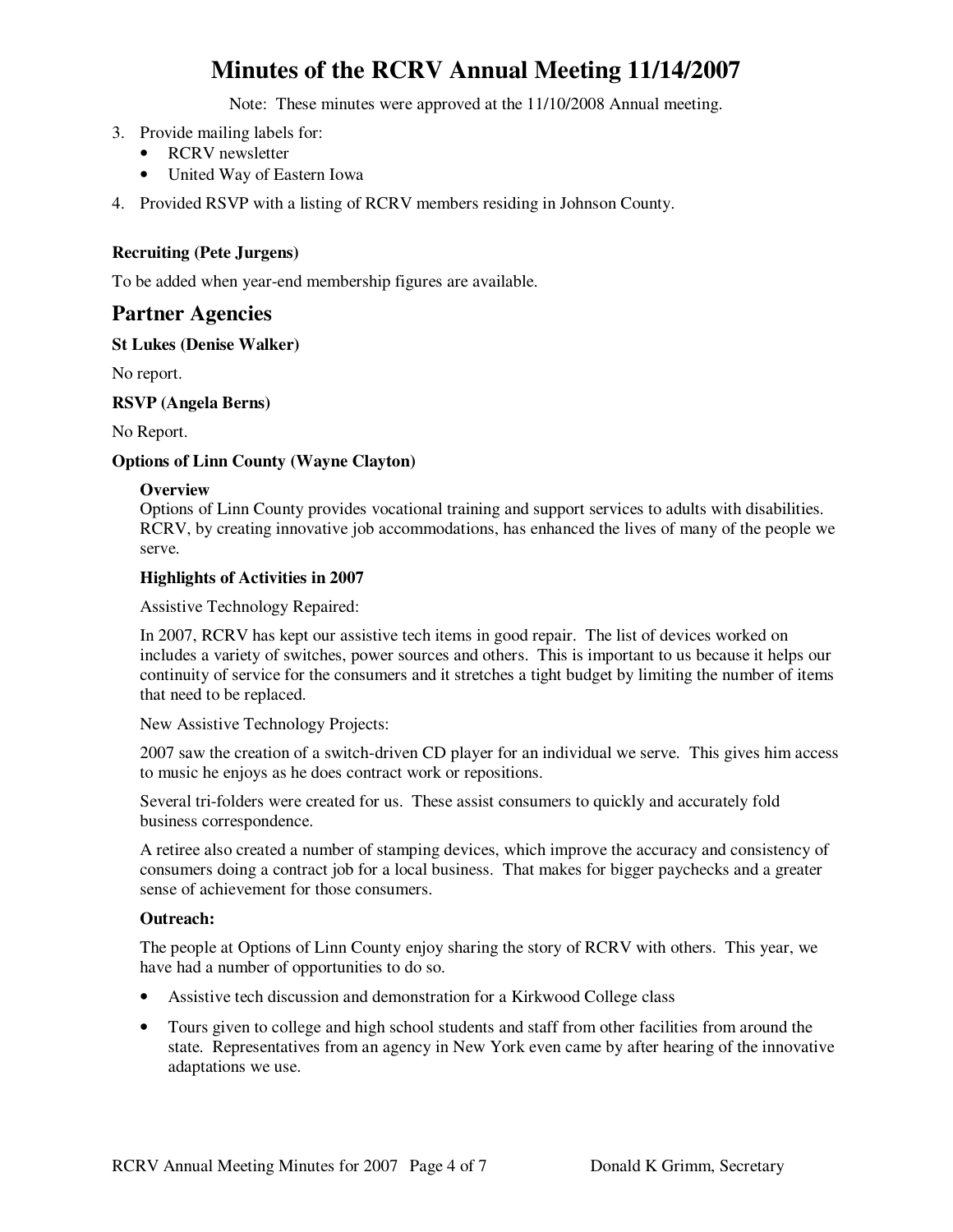Note: These minutes were approved at the 11/10/2008 Annual meeting.

- Display table at the Iowa Assistive Tech Expo at KTOS in Oct 2007. Here, we shared RCRV assistive tech ideas with people from around the state, and participated in a television piece done by KWWL-TV.
- Options Open House in Oct 2007. This event featured tours that included displays of job adaptations created by RCRV.

#### **The Look Ahead**

RCRV plays an important role in improving the quality of life for people with disabilities in our community. The staff and consumers of Options recognize and appreciate the impact you make.

In the coming year, we plan to work closely with RCRV, taking advantage of opportunities to meet the changing needs of the consumers. In fact, we have a couple of projects in the works already. Thank you for your service.

#### **Hospice of Mercy (Sara Case):**

No Report.

#### **Sixth Judicial District (Heidi Soethout)**

Thank you to all RCRV members who participated in community service programs during the year.

In dealing with nonprofit agencies throughout the country, Heidi has had questions from outside the state from people who have heard of RCRV and its mission in the community.

#### **Heart of Iowa (Myrna Loehrlein)**

No report

#### **United Way (Mary Klinger)**

No report.

#### **Heritage Agency on Aging (Linda Dearinger)**

No report.

#### **Aging Services (Carol Luth)**

Theresa Robinson is now assigned part time to supporting the WRAP coalition. WRAP members commented that she is doing an excellent job of organizing and tracking applications for WRAP services.

Bob Ocken has done a client services data base to help track Aging Services activities.

The Senior Home safety Inspection program is being redesigned.

Jim Spencer has joined the Aging Services board of directors.

Volunteers are needed now for repair work for seniors living in their own or rented homes.

#### **Jane Boyd (Karl Kassel)**

No report.

#### **Red Cross (Joan Schaffer)**

No report.

#### **REACT (Barb Klawiter)**

No report.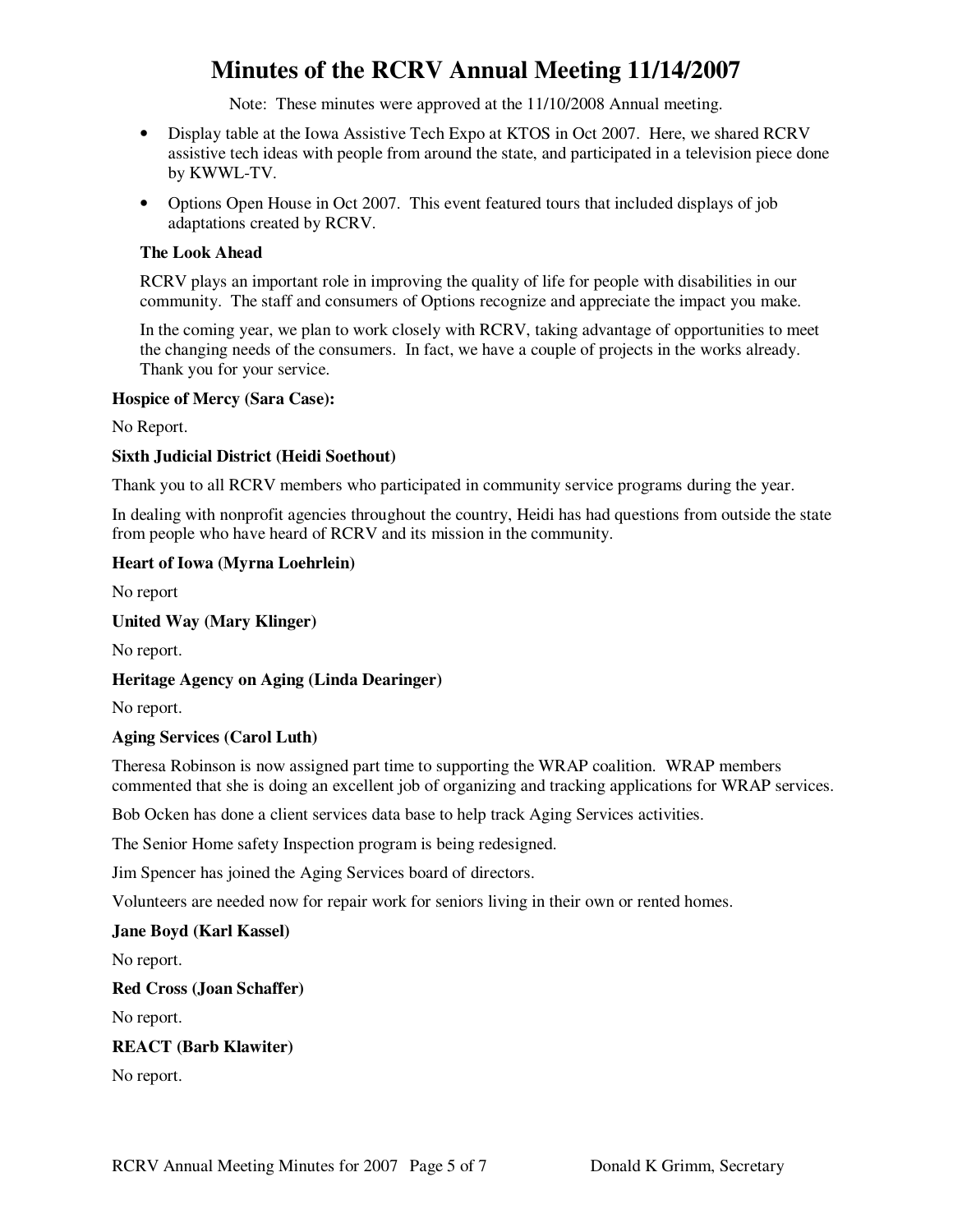Note: These minutes were approved at the 11/10/2008 Annual meeting.

#### **Bridge, Four Oaks (Carol Kalous)**

No report.

#### **Other Reports:**

None.

#### **Old Business:**

No new news on liability insurance issue. John Anderson of the WRAP committee has provided a form for a letter that each member may send to his insurance company to assure that his insurance coverage is applicable to WRAP–related activities. It is recommended that John be invited to address the RCRV board, and possibly to join RCRV.

#### **New Business**

Rockwell Collins has offered a financial grant to be made available to RCRV-designated recipients. RCRV board is drafting a policy to govern this process. That policy should be available during January 2008.

#### **Election of Members and Officers.**

Moved by Jim Spencer, Seconded by Keith Sutherland, to elect the nominating committee slate by acclamation. There were no objections and the motion was approved unanimously by voice vote.

#### **Adjournment**

The next Board of Directors meeting will be January 16, 2008. The next RCRV Annual Meeting will be November 19, 2008

No further business was offered, and Chairman Green adjourned the Annual Meeting at 2:53pm.

Submitted by Donald Grimm, Secretary.